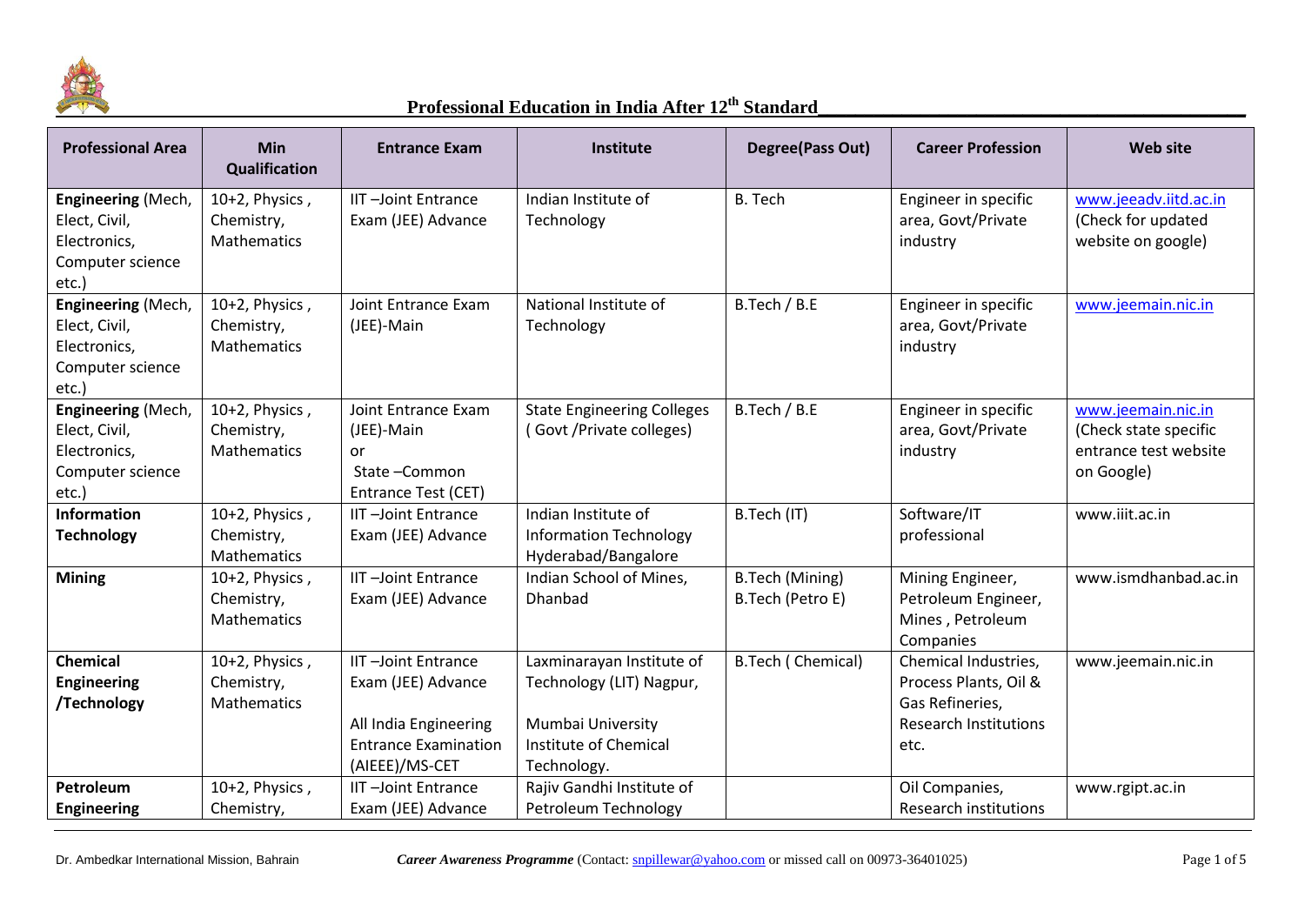

| <b>Professional Area</b> | <b>Min</b><br><b>Qualification</b>                 | <b>Entrance Exam</b>                                           | Institute                                                                    | Degree(Pass Out)                                                                          | <b>Career Profession</b>                                                                 | <b>Web site</b>        |
|--------------------------|----------------------------------------------------|----------------------------------------------------------------|------------------------------------------------------------------------------|-------------------------------------------------------------------------------------------|------------------------------------------------------------------------------------------|------------------------|
|                          | <b>Mathematics</b>                                 |                                                                |                                                                              |                                                                                           |                                                                                          |                        |
| <b>Fire Engineering</b>  | 10+2, Physics,<br>Chemistry,<br><b>Mathematics</b> | All India Entrance<br>Examination                              | National Fire School,<br>Nagpur                                              | <b>Bachelor of Fire</b><br>Engineering                                                    | Fire Engineer -<br>Multinational<br>Companies, Public<br>Sector, Government<br>companies | www.nsfcnagapur.nic.in |
| Architecture             | 10+2, Physics,<br>Chemistry,<br>Mathematics        | <b>IIT-Joint Entrance</b><br>Exam (JEE) Advance                | Indian Institute of<br>Technology                                            | B. Arch (5 Years)                                                                         | Construction, town<br>planning, Consultant                                               | www.jeeadv.iitd.ac.in  |
| Architecture             | 10+2, Physics,<br>Chemistry,<br><b>Mathematics</b> | NATA - Entrance<br>Examination                                 | School of Planning &<br>Architecture, New Delhi                              | B. Arch (5 Years)                                                                         | Construction, town<br>planning, Consultant                                               | www.nata.in            |
| <b>Interior Design</b>   | 10+2, Physics,<br>Chemistry,<br><b>Mathematics</b> | <b>CEPT Entrance</b><br>Examination                            | <b>Center for Environmental</b><br>and Planning Technology,<br>Ahmadabad.    | Bachelor Degree in<br>Interior Design(5<br>Years)                                         | Interior Designer in<br>Multinational<br>companies, Own<br>Business.                     | www.cept.ac.in         |
| <b>Merchant Navy</b>     | 10+2, Physics,<br>Chemistry,<br><b>Mathematics</b> | <b>IIT-Joint Entrance</b><br>Exam (JEE)                        | TS Chankya, Mumbai<br>Marine Engineering and<br>Research Institute, Kolkotta | <b>B.Sc.</b> (Nautical<br>Sciences)                                                       | Shipping Industry                                                                        | www.dgshipping.gov.in  |
| <b>Fashion Design</b>    | 10+2 any stream                                    | National Institute of<br>Fashion Technology -<br>Entrance test | National Institute of<br><b>Fashion Technology</b>                           | Bachelor of Design<br>$(3$ years $)$<br><b>Bachelor Of Fashion</b><br>Technology (3years) | Fashion industry,<br>Textiles, Garments,<br>consultancy                                  | www.nift.ac.in         |
| <b>Products design</b>   | 10+2 Science                                       | <b>NID Institute Test</b>                                      | National Institute of Design                                                 | Graduate Diploma<br>Programme in<br>Design (GDPD) (4-<br>years)                           | Industry as a product<br>designer, Graphics<br>designer, Film,<br>Advertising etc.       | www.nid.edu            |
| <b>Products design</b>   | 10+2 Science                                       | <b>UCEED</b>                                                   | Indian Institute of                                                          | Bachelor of Design                                                                        | Industry as a product                                                                    | www.uceed.in           |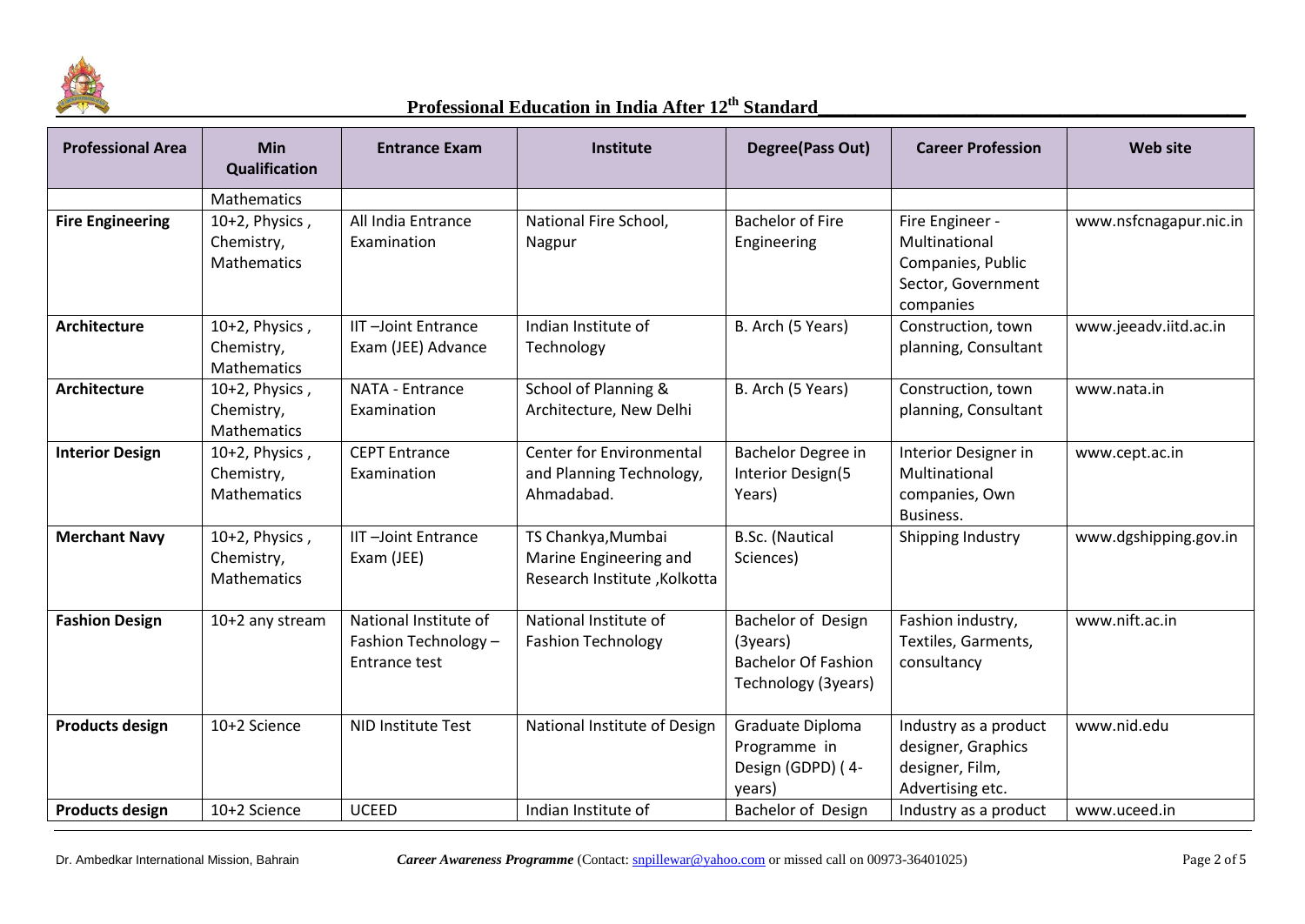

| <b>Professional Area</b> | <b>Min</b><br>Qualification                            | <b>Entrance Exam</b>                                                  | <b>Institute</b>                                                    | Degree(Pass Out)                                            | <b>Career Profession</b>                                                              | Web site            |
|--------------------------|--------------------------------------------------------|-----------------------------------------------------------------------|---------------------------------------------------------------------|-------------------------------------------------------------|---------------------------------------------------------------------------------------|---------------------|
|                          |                                                        |                                                                       | Technology Mumbai,<br>Guwahati, Jabalpur                            | (4 years)                                                   | designer,                                                                             |                     |
| Accountancy              | 10+2 Commerce                                          | Foundation,<br>Intermediate and<br>professional Tests                 | Institute of Charted<br>Accountants of India(ICAI)                  | <b>Certified Charted</b><br>Accountant<br>$(3 + years)$     | Industry, Audit<br>agencies,<br>consultancies etc.                                    | www.icai.org        |
| Law                      | 10+2 any stream                                        | Common Law<br><b>Admission Test- CLAT</b>                             | National Law School of<br><b>India University</b>                   | BA LL.B(5years)                                             | Legal advisor in<br>industry,<br>Consultancies, Courts<br>etc.                        | www.nls.ac.in       |
| <b>Dairy</b>             | 10+2 Physics,<br>Chemistry,<br>Biology,<br>Mathematics | <b>NDRI-Entrance test</b>                                             | <b>National Dairy Research</b><br>Institute, Karnal                 | <b>B.Tech (Dairy Tech)</b><br>(4 Years)                     | Dairy industry, Govt/<br>private organizations,<br><b>Research institutes</b><br>etc. | www.icar.org        |
| <b>Hotel Management</b>  | 10+2 Any stream                                        | <b>Joint Entrance</b><br>Examination (JEE) for<br><b>BSC H&amp;HA</b> | Institutes under National<br><b>Council for Hotel</b><br>Management | <b>BSc Hospitality &amp;</b><br><b>Hotel Administration</b> | Hotels, Travel &<br>Tourism industry                                                  | www.nchmct.org      |
| <b>Defense Forces</b>    | 10+2, Physics,<br>Chemistry,<br>Mathematics            | <b>National Defense</b><br><b>Academy Entrance</b><br>test            | National Defense Academy,<br>Pune                                   | Bsc (3years)                                                | Officers in Army, Navy,<br>Air force                                                  | www.nda.ac.in       |
| <b>Statistic</b>         | $10+2$<br>Mathematics                                  | Indian Institute of<br>Statistic - Entrance<br>Test                   | Indian Institute of Statistic,<br>Kolkotta/Banglore                 | B. Stat (3 years)<br>B. Math (3years)                       | Govt dept.,<br>Consultancies,<br>Research institute etc.                              | www.isical.ac.in    |
| <b>Mathematics</b>       | $10+2$<br>Mathematics                                  | <b>Chennai Mathematics</b><br>Institute - Entrance<br><b>Test</b>     | <b>Chennai Mathematics</b><br>Institute                             | B. Math (3years)                                            | Research Institutes,<br>Education.                                                    | www.cmi.ac.in       |
| <b>Medicine</b>          | 10+2 Physics,<br>Chemistry,<br>Biology                 | National Eligibility cum<br>Entrance test/Sate<br>level PMT           | Medical collages in India /<br>State                                | MBBS/BHMS/BAMS<br>$(5+ \text{years})$                       | Doctor<br>(Allopathy, Homeopath<br>y, Ayurvedic)                                      | www.cbseneet.nic.in |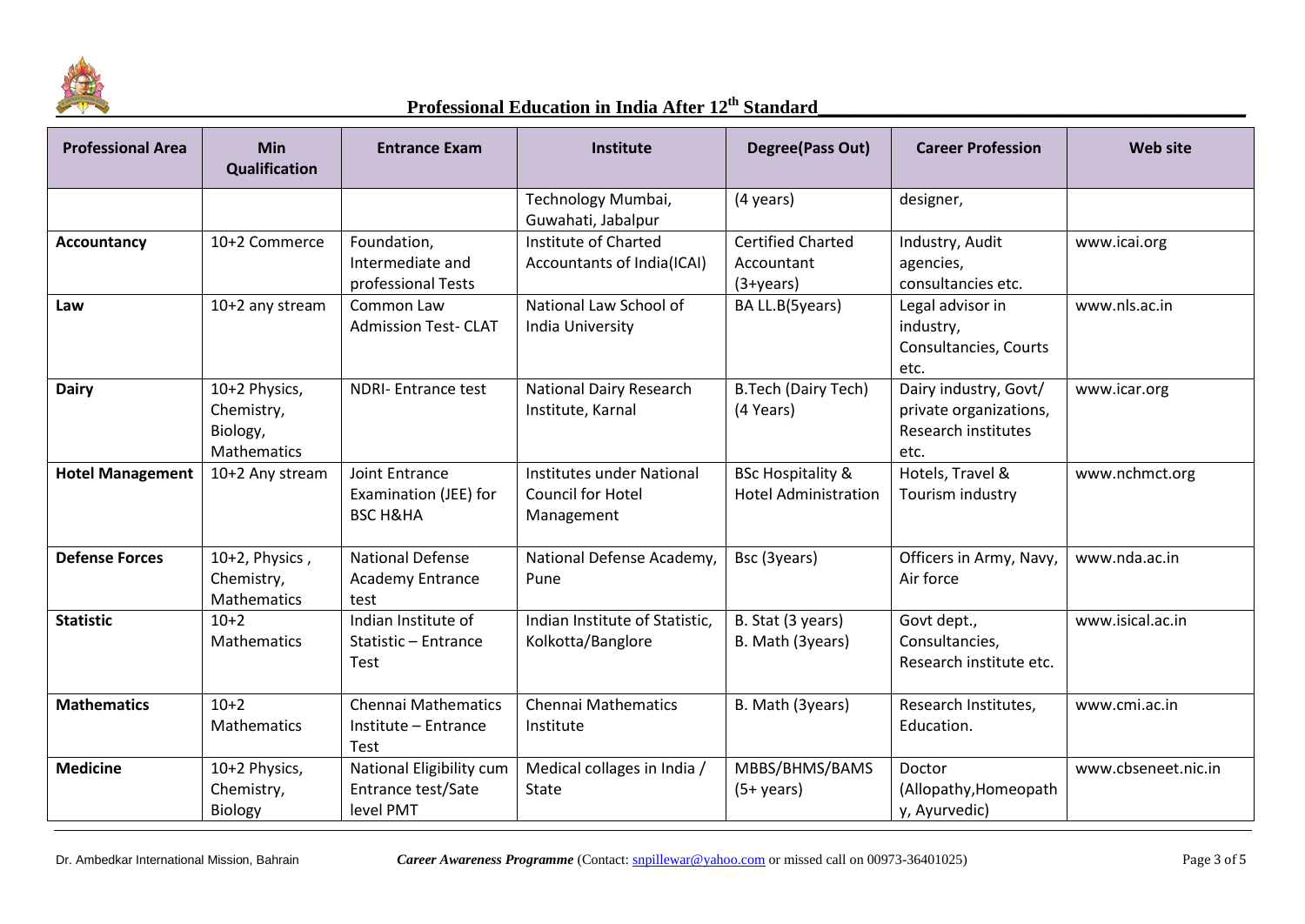

| <b>Professional Area</b> | <b>Min</b><br><b>Qualification</b>                | <b>Entrance Exam</b>                                                                                                                          | Institute                                                                                                                                        | Degree(Pass Out)                                                             | <b>Career Profession</b>                                                                                                                                         | <b>Web site</b>                    |
|--------------------------|---------------------------------------------------|-----------------------------------------------------------------------------------------------------------------------------------------------|--------------------------------------------------------------------------------------------------------------------------------------------------|------------------------------------------------------------------------------|------------------------------------------------------------------------------------------------------------------------------------------------------------------|------------------------------------|
| <b>Dentistry</b>         | 10+2 Physics,<br>Chemistry,<br>Biology            | National Eligibility cum<br>Entrance test/Sate<br>level PMT                                                                                   | Medical collages in India /<br>State                                                                                                             | BDS $(4+1$ year)                                                             | Dentist                                                                                                                                                          | www.cbseneet.nic.in                |
| Pharmacy                 | 10+2 Physics,<br>Chemistry,<br>Biology            | National Eligibility cum<br>Entrance test/Sate<br>level PMT                                                                                   | Pharmacy colleges<br>authorized by Govt of<br>India/ state                                                                                       | B.Pharm (4years)                                                             | Phrama Industry, Own<br>Business.                                                                                                                                | www.cbseneet.nic.in                |
| <b>Medicine</b>          | 10+2 Physics,<br>Chemistry,<br>Biology            | National Eligibility cum<br>Entrance test/Sate<br>level PMT                                                                                   | All India Institute of<br><b>Medical Sciences</b>                                                                                                | MBBS (5+Years)                                                               | Doctor                                                                                                                                                           | www.cbseneet.nic.in                |
| <b>Animal Husbandry</b>  | 10+2 Physics,<br>Chemistry,<br><b>Biology</b>     | AICEE (All India<br><b>Common Entrance</b><br>Examination)                                                                                    | Veterinary Colleges Under<br>Veterinary Council of India                                                                                         | BVs &AH (5+ years)                                                           | Govt Research<br>Institute/organizations<br>, food industry etc.                                                                                                 | www.vci.nic.in                     |
| <b>Indian Railways</b>   | 10+2 Physics,<br>Chemistry,<br><b>Mathematics</b> | <b>UPSC- Special Class</b><br>Railway Apprentice                                                                                              | Indian Railways Institute                                                                                                                        | <b>BSc</b>                                                                   | Officers in Railways                                                                                                                                             | www.upsc.gov.in                    |
| <b>General Science</b>   | 10+2 Physics,<br>Chemistry,<br><b>Mathematics</b> | <b>IIT-Joint Entrance</b><br>Exam (JEE) Advance                                                                                               | Indian Institute of Sciences,<br>Bangalore                                                                                                       | BSc (Physics,<br>Chemistry, Materials,<br>Enviro Science,<br>Maths, Biology) | Join multinational<br>renowned Research<br>corporations/<br>opportunity for higher<br>education in reputed<br>institution/ lead to Job<br>in specialization area | www.iisc.ac.in                     |
| <b>General Science</b>   | 10+2 Physics,<br>Chemistry,<br><b>Mathematics</b> | <b>IIT-Joint Entrance</b><br>Exam (JEE) Advance or<br>Aggregate marks of XII<br>Science<br><b>Or</b><br>Kishore Vaigyanik<br>Protsahan Yojana | Indian Institutes of Science<br><b>Education and Research</b><br>Berhampur, Bhopal,<br>Kolkata, Mohali, Pune,<br>Thiruvananthapuram,<br>Tirupati | <b>BS-MS Integrated</b><br>Programme (5 years)                               | Join multinational<br>renowned Research<br>corporations/<br>opportunity for higher<br>education in reputed<br>institution/lead to Job<br>in specialization area  | https://www.iiseradmis<br>sion.in/ |